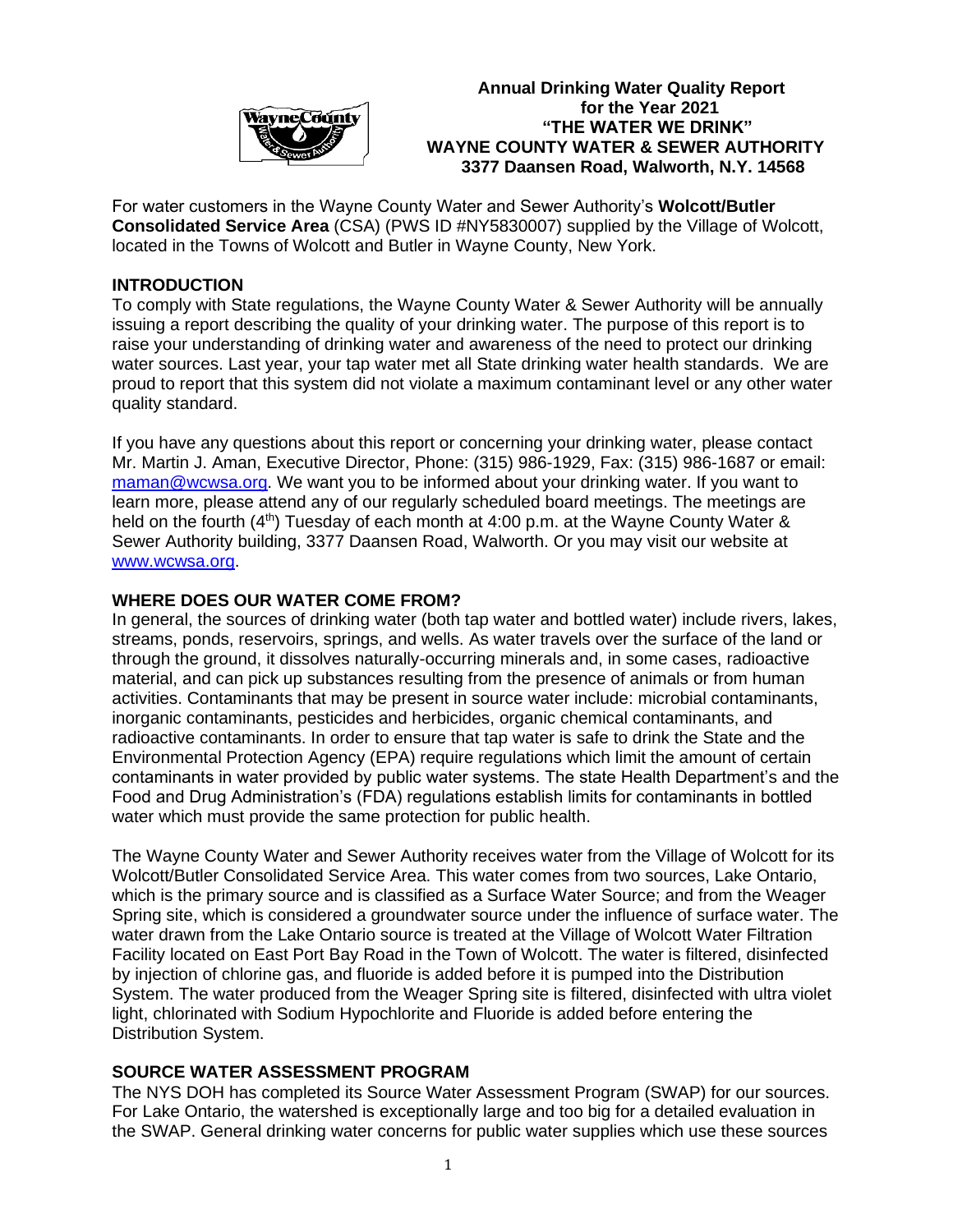include: storm generated turbidity, wastewater, toxic sediments, shipping related spills, and problems associated with exotic species (e.g. zebra mussels – intake clogging and taste and odor problems). The summary below is based on the analysis of the contaminant inventory compiled for the drainage area deemed most likely to impact drinking water quality at the public water system intake.

This assessment found a moderate susceptibility to contamination for this source of drinking water. The amount of agricultural lands in the assessment area results in elevated potential for pesticide contamination. While there are some wastewater treatment facilities present, permitted discharges do not likely represent an important threat to source water quality based on their density in the assessment area. There is also noteworthy contamination susceptibility associated with other discrete contaminant sources, and these facility types include mines. For water from the Weager Spring site, this assessment found no noteworthy risks to drinking water quality. While some potential contaminant sources were found, these facility types are unlikely to impact springs. Furthermore, springs can be sensitive to new additions of organic chemicals and solvents.

Overall, the raw water quality is very high, but the Lake supply is subject to seasonal variations in temperature, turbidity (cloudiness), and levels of aquatic plant life such as algae, etc. To effectively produce potable water, an extensive treatment process consisting of the coagulation, filtration, and chlorination of raw water is utilized. During filtration, fine organic and inorganic particulate matter is removed and an optimum turbidity (clarity of the water) is the result.

# **FACTS AND FIGURES**

This water system serves approximately 162 people through 54 service connections. The amount of water purchased for this service area was approximately 4.0 million gallons. The total amount of water delivered to customers in 2021 was approximately 3.2 million gallons. The unsold water includes water used for fire fighting and flushing of mains, as well as water lost through leaks, slowed meters, unauthorized use of water, etc. In 2021, water customers were charged \$4.70 per 1,000 gallons of water, and a \$25.00 basic service charge per quarter. This rate would result in an annual water charge of \$335.00 for a customer using 50,000 gallons per year, an average use for a family of three. \*\*\* The basic service charge reflects a  $\frac{3}{4} - 1 \frac{1}{2}$ meter; meters larger than 1 ½" have a basic service charge based on size and type of meter.

# **ARE THERE CONTAMINANTS IN OUR DRINKING WATER?**

As the State regulations require, we routinely test your drinking water for numerous contaminants. These contaminants include: total coliform, turbidity, inorganic compounds, nitrate, nitrite, lead and copper, volatile organic compounds, total trihalomethanes, haloacetic acids, radiological and synthetic organic compounds. The Wayne County Water & Sewer Authority and its suppliers send their samples to independent New York State certified water quality testing laboratories. The accompanying table depicts which compounds were detected in your drinking water. The State allows us to test for some contaminants less than once per year because the concentrations of these contaminants do not change frequently. Some of our data, though representative, are more than one year old.

It should be noted that all drinking water, including bottled drinking water, may be reasonably expected to contain at least small amounts of some contaminants. The presence of contaminants does not necessarily indicate that water poses a health risk. More information about contaminants and potential health effects can be obtained by calling the Environmental Protection Agency's (EPA) Safe Drinking Water Hotline (800-426-4791), or log on to EPA's Drinking Water Website [www.epa.gov/safewater/.](http://www.epa.gov/safewater/) If you have questions or concerns about the quality of your water, please feel free to contact the Authority or the local office of the NYSDOH.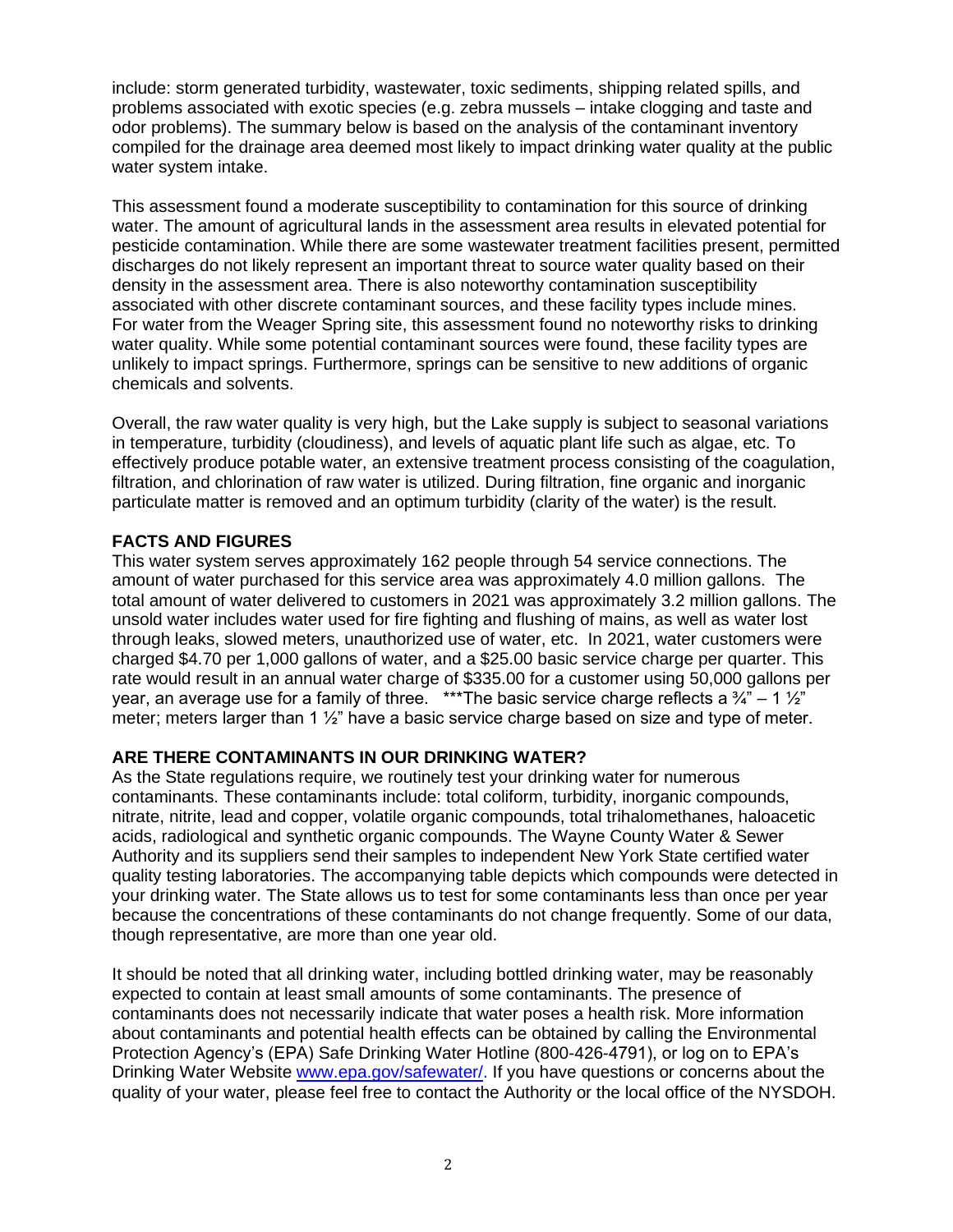**Mr. Martin J. Aman Ms. Sheryl Robbins** Wayne County Water & Sewer Authority **NYS Department of Health**  3377 Daansen Road 624 Pre-emption Road Walworth, NY 14568 Geneva, NY 14456 (315)986-1929 (315)789-3030 [www.wcwsa.org](http://www.wcwsa.org/) [www.health.ny.gov](http://www.health.ny.gov/)

• The Wayne County Water & Sewer Authority is required to collect and analyze at least two (2) total coliform samples from various points within the Authority's Wolcott/Butler Consolidated Service Area distribution system per month. No samples exceeded New York State Health Department or EPA drinking water standards in 2021. We continue to strive to provide the best quality of water to our customers.

The accompanying table shows the *detected results only* of monitoring for the period of January 1<sup>st</sup> to December 31<sup>st</sup>, 2021, based upon information as provided by the Village of Wolcott**.**

| Contaminant                                            |      | Units Violation MCLG<br>Yes/No |                | <b>MCL</b>     | <b>Date</b><br>of | <b>WCWSA</b> | <b>Wolcott</b><br><b>Village</b>         | <b>Wolcott</b><br><b>Village</b> | <b>Likely</b><br><b>Source</b>                                                                                |
|--------------------------------------------------------|------|--------------------------------|----------------|----------------|-------------------|--------------|------------------------------------------|----------------------------------|---------------------------------------------------------------------------------------------------------------|
|                                                        |      |                                |                |                | <b>Sample</b>     |              | <b>Lake Source</b>                       | <b>Spring</b><br><b>Source</b>   |                                                                                                               |
| Barium                                                 | mg/l | <b>No</b>                      | $\overline{2}$ | $\overline{2}$ | 2021              | <b>NS</b>    | 0.0278                                   | 0.21                             | Erosion of natural<br>deposits                                                                                |
| Chromium                                               | mg/l | <b>No</b>                      | $\mathbf 0$    | 0.1            | 2021              | <b>NS</b>    | < 0.005                                  | < 0.005                          | Discharge from<br>steel and pulp<br>mills; Erosion of<br>natural deposits                                     |
| <b>Nickel</b>                                          | mg/l | <b>No</b>                      | $\mathbf 0$    | <b>NA</b>      | 2021              | <b>NS</b>    | < 0.005                                  | < 0.005                          | Geological; used in<br>electroplating,<br>battery production,<br>ceramics                                     |
| <b>Total Organic</b><br>Carbon Lake<br>Plant           | mg/l | No                             | <b>NA</b>      | <b>TT</b>      | 2021              | <b>NS</b>    | 1.41<br>1.00-1.60                        | <b>NS</b>                        | <b>Naturally Present</b><br>in Environment                                                                    |
| Fluoride                                               | mg/l | <b>No</b>                      | <b>NA</b>      | 2.2            | 2021              | <b>NS</b>    | 0.5                                      | 0.8                              | Natural and<br>additive which<br>promotes strong<br>teeth                                                     |
| Nitrate                                                | mg/l | <b>No</b>                      | $\mathbf 0$    | 10             | 2021              | <b>NS</b>    | < 0.2                                    | 1.80                             | Erosion of natural<br>deposits                                                                                |
| Selenium                                               | Mg/I | <b>No</b>                      | 0.1            | 0.05           | 2021              | <b>NS</b>    | <b>ND</b>                                | <b>ND</b>                        | Discharge from<br>petroleum & metal<br>refineries; erosion<br>of natural deposits;<br>discharge from<br>mines |
| Total<br>Trihalomethanes<br>Stage 2 DBP<br>Results (5) | ug/l | <b>No</b>                      | <b>NA</b>      | 80             | 2021              | 26           | 46.50<br>$(14.00-40.00)$ $(14.00-40.00)$ | 46.50                            | By-product of<br>drinking water<br>chlorination                                                               |

### **Analytical Testing Results (Water Quality Monitoring)**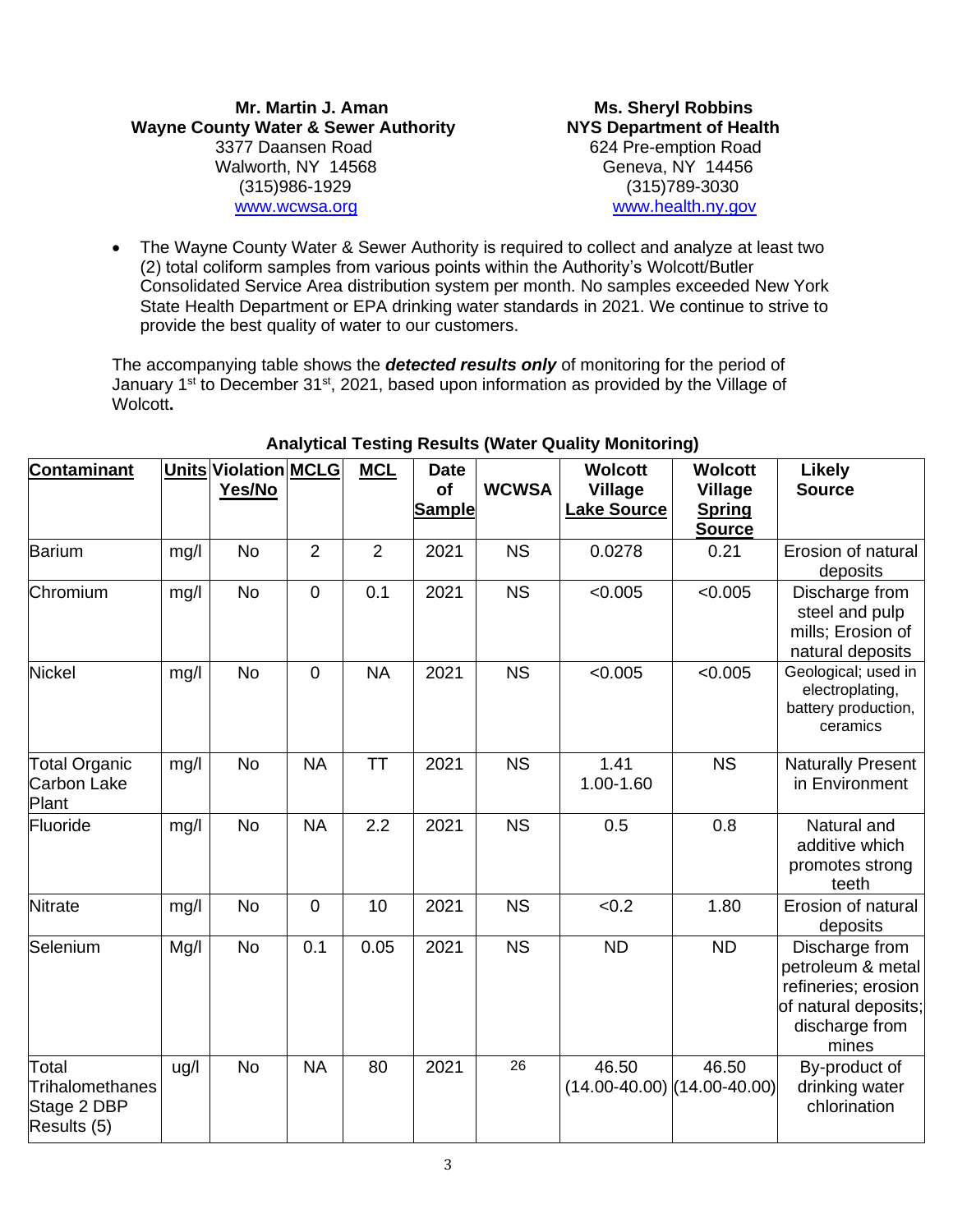| <b>Contaminant</b>                                    |            | Units Violation MCLG<br>Yes/No |             | <b>MCL</b>        | <b>Date</b><br>of<br><b>Sample</b> | <b>WCWSA</b>                 | <b>Wolcott</b><br><b>Village</b><br><b>Lake Source</b> | <b>Wolcott</b><br><b>Village</b><br><b>Spring</b><br><b>Source</b> | <b>Likely Source</b>                                                                                                     |
|-------------------------------------------------------|------------|--------------------------------|-------------|-------------------|------------------------------------|------------------------------|--------------------------------------------------------|--------------------------------------------------------------------|--------------------------------------------------------------------------------------------------------------------------|
| Haloacetic Acids<br>(HAA5) Stage 2<br>DBP Results (5) | ug/l       | No                             | <b>NA</b>   | 60                | 2021                               | 14                           | 9.45<br>$(0.000-4.40)$                                 | 9.45<br>$(0.000-4.40)$                                             | By-product of<br>drinking water<br>chlorination                                                                          |
| Radium - 226<br>(1)                                   | pCi/L      | <b>No</b>                      | <b>NA</b>   | 5                 | 2017                               | <b>NS</b>                    | <b>ND</b>                                              | <b>ND</b>                                                          | Erosion of natural<br>deposits                                                                                           |
| Radium 228                                            | pCi/L      | No                             | <b>NA</b>   | 5                 | 2017                               | <b>NS</b>                    | 1.45                                                   | <b>ND</b>                                                          | Erosion of<br>Natural<br>Deposits                                                                                        |
| Gross Alpha                                           | pCi/L      | No                             | $\mathbf 0$ | 5                 | 2017                               | <b>NS</b>                    | <b>ND</b>                                              | 4.89                                                               | <b>Erosion of Natural</b><br>Deposits                                                                                    |
| Turbidity (2)<br>Lake                                 | <b>NTU</b> | No                             | <b>NA</b>   | TT=95%<br>$= 6.3$ | 2021                               | <b>NS</b>                    | 0.280                                                  | <b>NA</b>                                                          | Soil runoff                                                                                                              |
| Turbidity (2)<br><b>Springs</b>                       | <b>NTU</b> | No                             | <b>NA</b>   | $TT =$<br>$=1.0$  | 2021                               | <b>NS</b>                    | <b>NA</b>                                              | 0.26                                                               | Soil runoff                                                                                                              |
| Copper (3)                                            | ug/l       | No                             | 1300        | $AL=1300$         | 2020                               | 140<br>$(76-150)$            | 140<br>$(76-150)$                                      | 140<br>$(76-150)$                                                  | Corrosion of<br>household<br>plumbing systems;<br>erosion of natural<br>deposits; leaching<br>from wood<br>preservatives |
| Lead $(4)$                                            | ug/l       | No                             | $\mathbf 0$ | $AL=15$           | 2020                               | 1.100<br>$(0.003 -$<br>4.200 | 1.100<br>$(0.003-4.200)$ $(0.003-4.200)$               | 1.100                                                              | Corrosion of<br>household<br>plumbing systems,<br>erosion of natural<br>deposits                                         |
| <b>PFOA</b>                                           | Ng/l       | No                             | 10          | N/A               | 2021                               | <b>NS</b>                    | 1.10<br>$(ND-2.30)$                                    | <b>ND</b>                                                          | Released into the<br>environment by<br>widespread use in<br>commercial and<br>industrial applications.                   |
| <b>PFOS</b>                                           | Ng/l       | No                             | 10          | N/A               | 2021                               | <b>NS</b>                    | 2.60<br>$(2.30 - 3.10)$                                | ${\sf ND}$                                                         | Released into the<br>environment by<br>widespread use in<br>commercial and<br>industrial applications                    |
| 1,4 Dioxane                                           | Ug/l       | <b>No</b>                      | 1           | N/A               | 2021                               | <b>NS</b>                    | 0.01<br>$(ND-0.04)$                                    | <b>ND</b>                                                          | Released into the<br>environment by<br>widespread use in<br>commercial and<br>industrial applications                    |
| PFHxA                                                 | Ng/l       | No                             | N/A         | N/A               | 2021                               | <b>NS</b>                    | 1.00<br>$(ND-2.00)$                                    | <b>ND</b>                                                          | Released into the<br>environment by<br>widespread use in<br>commercial and<br>industrial applications.                   |
| <b>PFBS</b>                                           | Ng/l       | No                             | N/A         | N/A               | 2021                               | <b>NS</b>                    | <b>ND</b>                                              | 2.70<br>$(2.50 - 2.90)$                                            | Released into the<br>environment by<br>widespread use in<br>commercial and<br>industrial applications.                   |
| PFHxA                                                 | Ng/l       | No                             | N/A         | N/A               | 2021                               | <b>NS</b>                    | <b>ND</b>                                              | 1.00<br>$(ND-2.00)$                                                | Released into the<br>environment by<br>widespread use in                                                                 |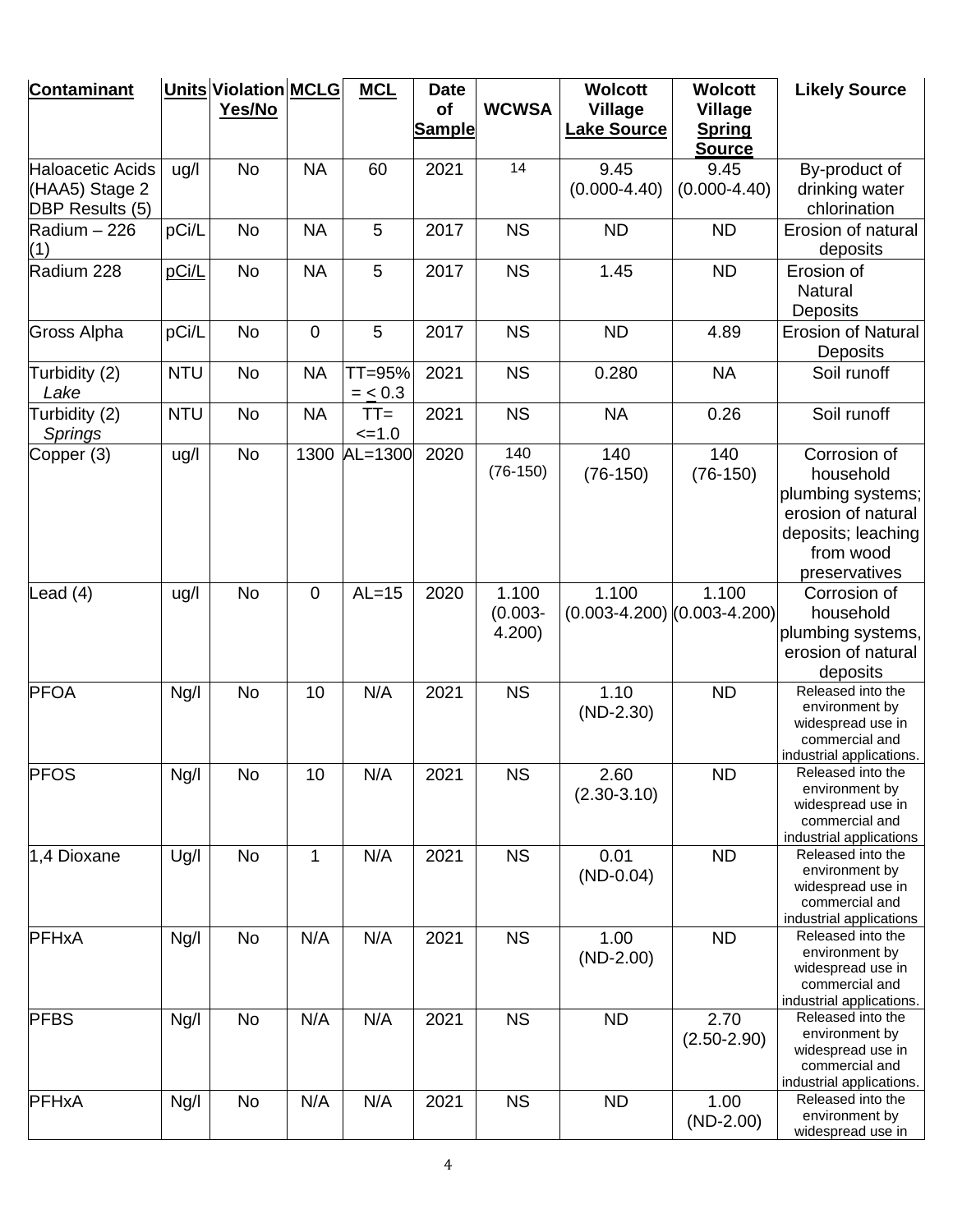|              |      |           |     |     |      |           |           |                         | commercial and<br>industrial applications.                                                             |
|--------------|------|-----------|-----|-----|------|-----------|-----------|-------------------------|--------------------------------------------------------------------------------------------------------|
| <b>PFHxS</b> | Ng/l | <b>No</b> | N/A | N/A | 2021 | <b>NS</b> | <b>ND</b> | 7.25<br>$(5.70 - 8.00)$ | Released into the<br>environment by<br>widespread use in<br>commercial and<br>industrial applications. |

### Footnotes:

(1) The State considers 50 pCi/L to be the level of concern for beta particles.

- (2) Turbidity is a measure of the cloudiness of the water. This is monitored because it is a good indicator of the effectiveness of the filtration system.
- $(3)$  The level presented represents the  $90<sup>th</sup>$  percentile of the 20 sites tested. A percentile is a value on a scale of 100 that indicates the percent of a distribution that is equal to or below it. The 90<sup>th</sup> percentile is equal to or greater than 90% of the copper values detected at your water system. The action level for copper was not exceeded at any of the sites tested.
- $(4)$  The level presented represents the 90<sup>th</sup> percentile of the samples collected. The action level for lead was not exceeded at any of the 20 sites tested.
- **(5)** This represents the highest locational running annual average calculated quarterly from data collected.

**Lead:** Lead in drinking water is rarely the sole cause of lead poisoning, but it can add to a person's total lead exposure. All potential sources of lead in the household should be identified and removed, replaced or reduced. Please visit our website, [www.wcwsa.org](http://www.wcwsa.org/) for more information on lead.

**Copper**: Copper is an essential nutrient, but some people who drink water containing copper in excess of the action level over a relatively short period of time could experience gastrointestinal distress. Some people who drink water containing in excess of the action level over many years could suffer liver or kidney damage. People with Wilson's Disease should consult their personal doctor.

# **DEFINITIONS OF TERMS IN TABLE**

*MCL – Maximum Contaminant Level*: The highest level of a contaminant that is allowed in drinking water. MCL's are set as close the MCLG's as feasible.

*MCLG – Maximum Contaminant Level Goal:* The level of a contaminant in drinking water below which there is no known or expected risk to health. MCLG's allow for a margin of safety. *NTU – Nephelometric turbidity unit***:** a measure of the clarity of water.

*TT – Treatment Technique:* A required process intended to reduce the level of a contaminant in drinking water.

*Mg/l – Milligrams Per Liter*: Corresponds to one part of liquid in one million parts of liquid (parts per million – ppm).

*ug/l – Micrograms Per Liter*: Corresponds to one part of liquid in one billion parts of liquid (parts per billion – ppb).

*pCi/l – Picocuries Per Liter:* A measure of the radioactivity in water.

*N/A*: Not Applicable

*NS:* Not Sampled

*ND:*Not Detected

*MRDL:* Maximum Residual Level, the highest level of a disinfectant allowed in drinking water. There is convincing evidence that addition of a disinfectant is necessary for control of microbial contaminants.

*MRDLG:* Maximum Residual Disinfectant Level Goal, the level of a drinking water disinfectant below which there is no known or expected risk to health. MRDLGs do not reflect the benefits of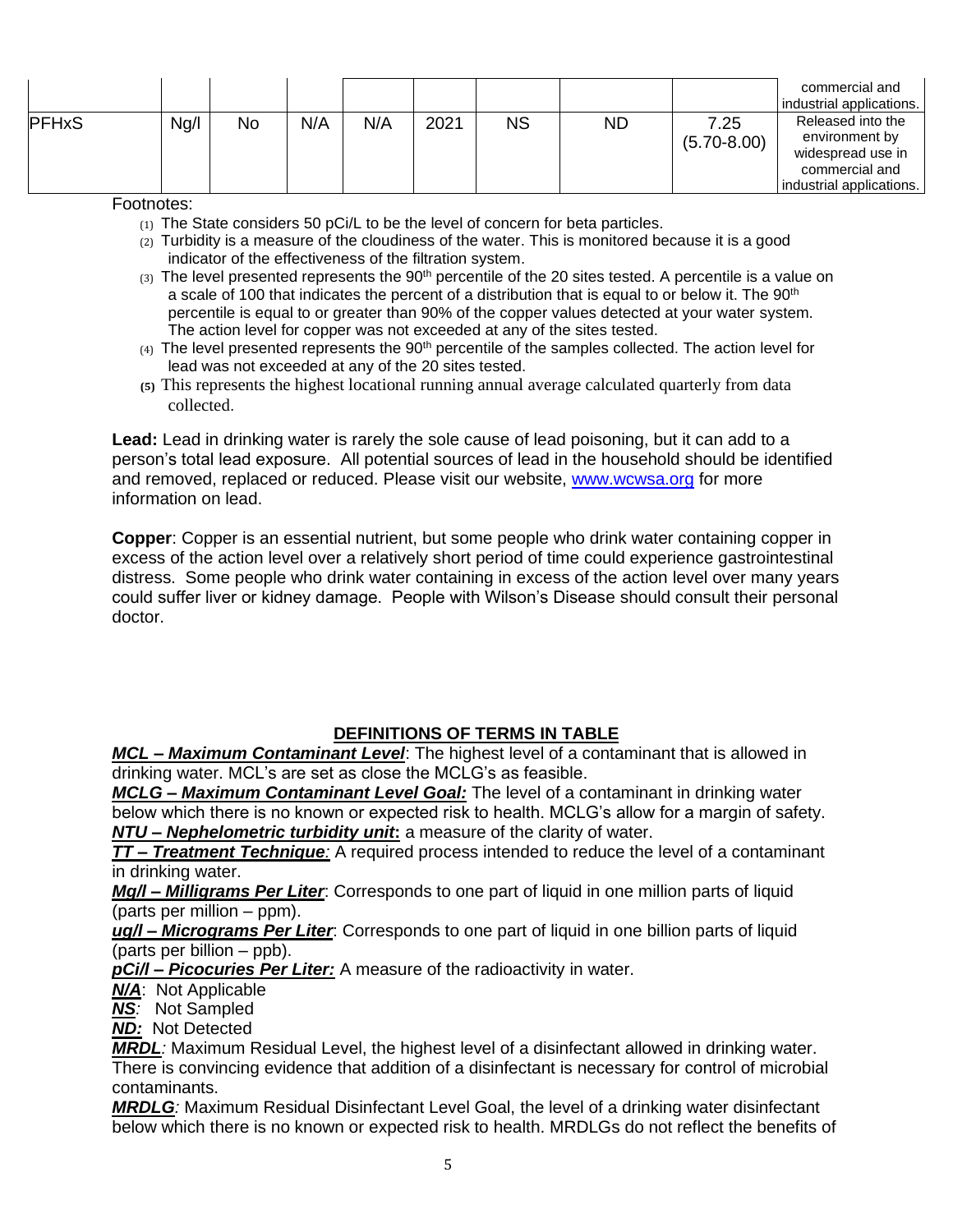the use of disinfectants to control microbial contamination.

**Nanograms per liter (Ng/L):** Corresponds to one part of liquid in one trillion parts of liquid (parts per trillion-ppt).

### **WHAT DOES THIS INFORMATION MEAN?**

We have learned through our testing that some contaminants have been detected; however, these contaminants were detected below the level allowed by the State.

## **IS OUR WATER SYSTEM MEETING OTHER RULES THAT GOVERN OPERATIONS?**

During 2021 our system was in compliance with applicable State drinking water operating, monitoring and reporting requirements.

# **DO I NEED TO TAKE SPECIAL PRECAUTIONS?**

Some people may be more vulnerable to disease causing microorganisms or pathogens in drinking water than the general population. Immuno-compromised persons such as persons with cancer undergoing chemotherapy, persons who have undergone organ transplants, people with HIV/AIDS or other immune system disorders, some elderly, and infants can be particularly at risk from infections. These people should seek advice from their health care provider about their drinking water. EPA/CDC guidelines on appropriate means to lessen the risk of infection by Cryptosporidium, Giardia and other microbial pathogens are available from the Safe Drinking Water Hotline (800-426-4791).

# **INFORMATION ON FLUORIDE ADDITION**

This system is one of the many drinking water systems in New York State that provides drinking water with a controlled, low level of fluoride for consumer dental health protection. According to the U.S. Centers for Disease Control, fluoride is very effective in preventing cavities when present in drinking water at a properly controlled level. To ensure that the fluoride supplement in your water provides optimal dental protection, the State Department of Health requires that the Village of Wolcott monitor fluoride levels on a daily basis. During 2021 monitoring showed fluoride levels in your water were in the optimal range of 71% of the time. None of the monitoring results showed fluoride at levels that approach the 2.2 mg/l MCL for fluoride.

# **WHY SAVE WATER AND HOW TO AVOID WASTING IT?**

Although our system has an adequate amount of water to meet present and future demands, there are a number of reasons why it is important to conserve water.

- Saving water saves energy and some of the costs associated with both of these necessities of life;
- Saving water reduces the cost of energy required to pump water and the need to construct costly new transmission mains, wells, pumping systems and water towers; and
- Saving water lessens the strain on the water system during a dry spell or drought, helping to avoid severe water use restrictions so that essential fire fighting needs are met.

You can play a role in conserving water by becoming conscious of the amount of water your household is using, and by looking for ways to use less whenever you can. Conservation tips include:

- Automatic dishwashers use 4-6 gallons for every cycle, regardless of how many dishes are loaded. So, get a run for your money and load it to capacity.
- Turn water off while shaving and/or brushing your teeth.
- Check every faucet in your home for leaks. Just a slow drip can waste 15 to 20 gallons a day. Fix it and you can save almost 6,000 gallons per year.
- Check your toilets for leaks by putting a few drops of food coloring in the tank, watch for a few minutes to see if the color shows up in the bowl. It is not uncommon to lose up to 100 gallons a day from one of these otherwise invisible